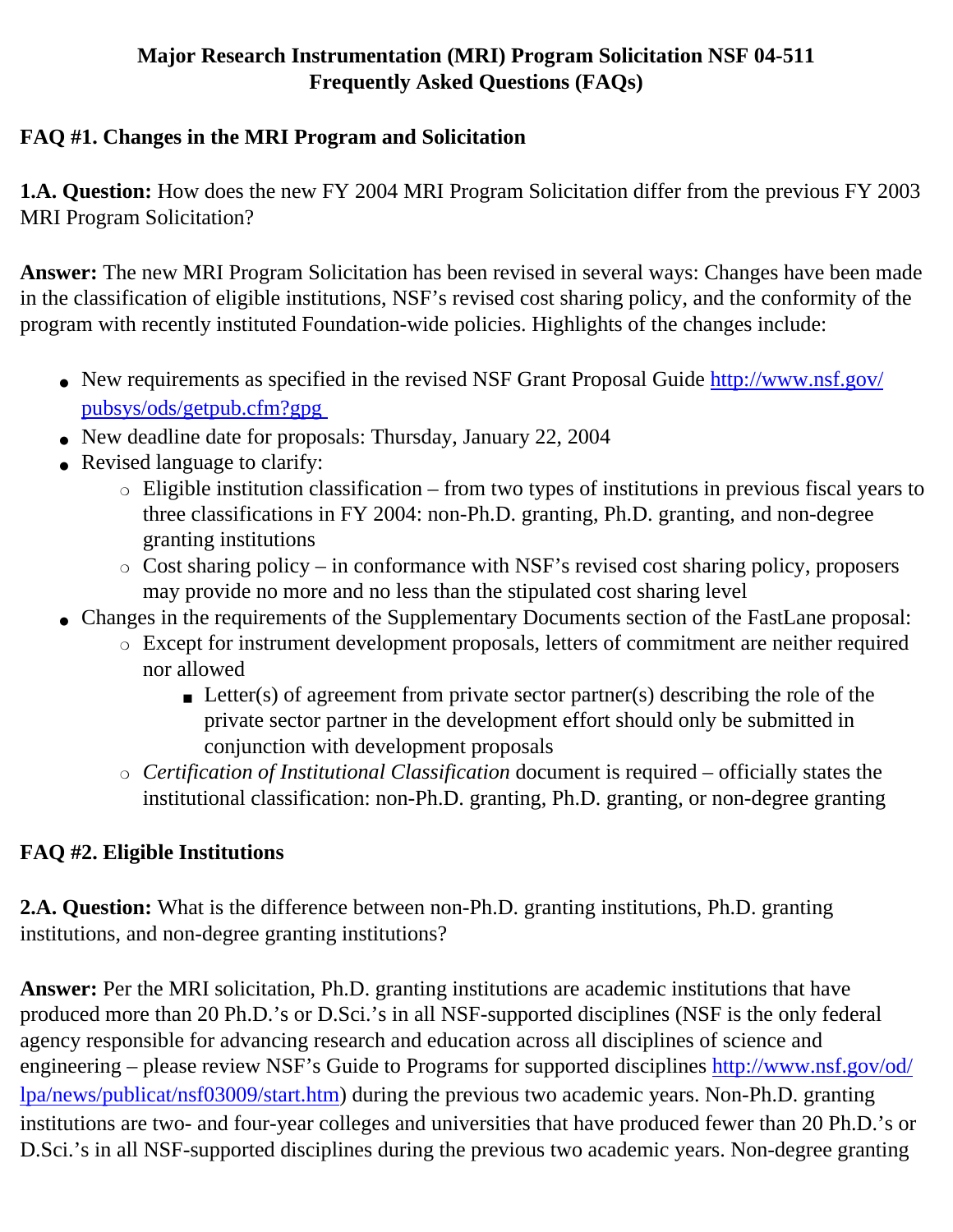institutions are independent nonprofit research institutions, research museums, and legally recognized consortia. Please see FAQ #6 for cost sharing requirements for each eligible institution category.

**2.B. Question:** What type of documentation is needed to convey to NSF my institution's type/ classification? Where in the proposal should this documentation be included?

**Answer:** Beginning with the FY 2004 MRI competition, institutions must upload a *Certification of Institutional Classification* document into the Supplementary Documents section of their FastLane proposal. Please bear in mind that these classifications are mutually exclusive. This document must indicate the name of the institution, the type of institution (non-Ph.D. granting, Ph.D. granting or nondegree granting) and must be signed by an Authorized Institutional Representative. Below is a sample of a *Certification of Institutional Classification document.*

---------------------------------------------------------------------------------------------------

Sample Certification of Institutional Classification

*"By submission of this proposal, the institution hereby certifies that the originating and managing institution is a [non-Ph.D. granting, Ph.D. granting, or non-degree granting] institution per the respective definitions in the MRI program solicitation ([NSF 04-511\)](http://www.nsf.gov/pubsys/ods/getpub.cfm?nsf04511)."*

Authorized Institutional Representative Typed Name and Title \_\_\_\_\_\_\_\_\_\_\_\_\_\_\_Signature\_\_\_\_\_\_\_\_\_\_\_\_\_\_\_Date\_\_\_\_\_\_\_\_\_\_\_\_\_\_\_\_

---------------------------------------------------------------------------------------------------

**2.C. Question:** I understand that institutions may no longer submit proposals to the MRI competition as Research Undergraduate Institutions (RUI). If I submitted as an RUI in past MRI competitions, what is my institutional classification for the FY 2004 MRI competition?

**Answer:** A RUI should submit as a non-Ph.D. granting institution. Unlike past MRI competitions, RUIs should not put "RUI" in the proposal's title, should not provide a RUI impact statement, and should not include a RUI certification of eligibility document.

#### **FAQ #3. Merit Review Criteria**

**3.A. Question:** Where should I address NSF's merit review criteria – intellectual merit and broader impacts?

**Answer:** Per NSF's Grant Proposal Guide (under Chapter II C.2.b. [http://www.nsf.gov/pubs/2004/](http://www.nsf.gov/pubs/2004/nsf042/2.htm) n[sf042/2.htm\),](http://www.nsf.gov/pubs/2004/nsf042/2.htm) the proposal should "clearly address in separate statements (within the one-page summary): (1) the intellectual merit of the proposed activity; and (2) the broader impacts of the proposed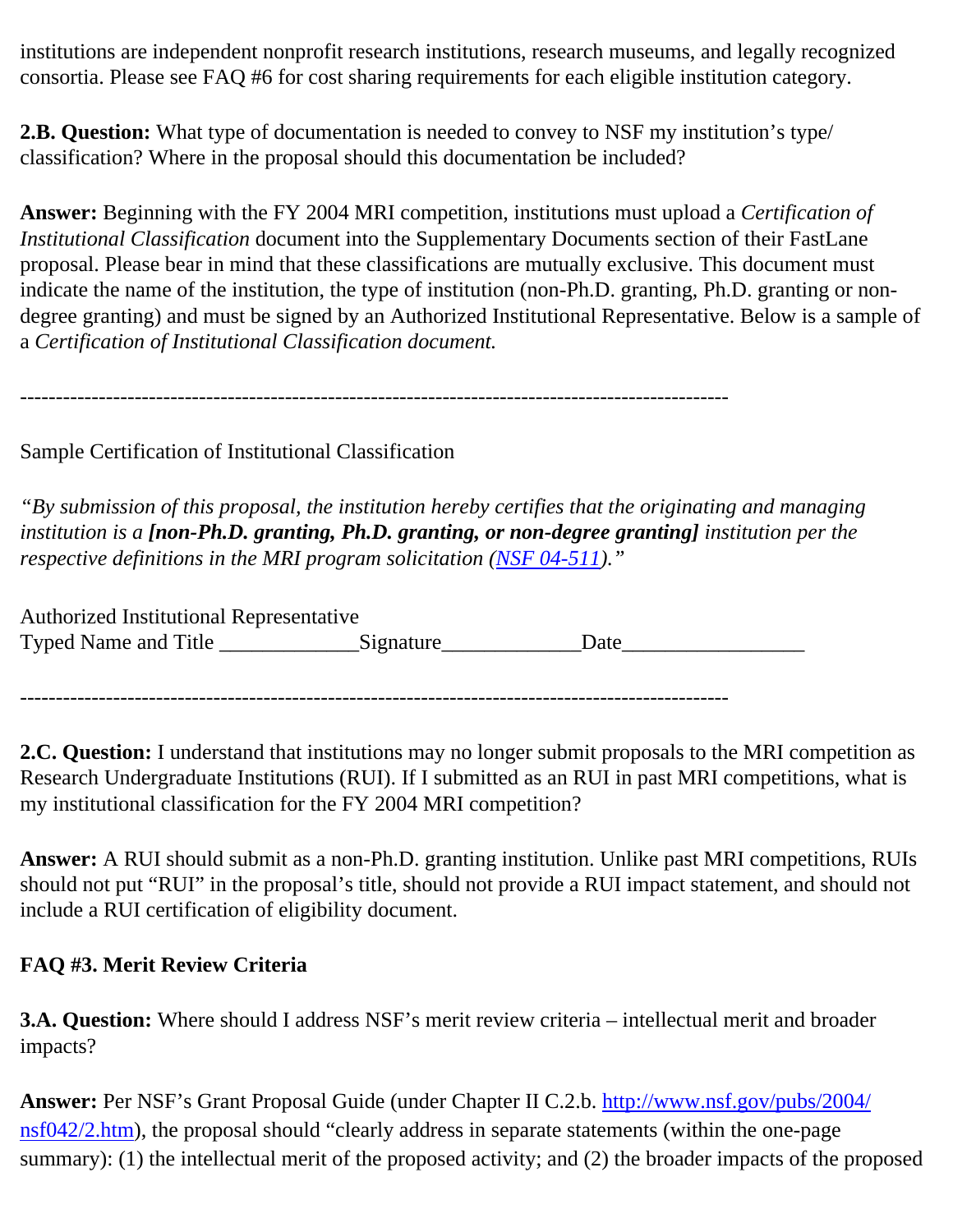activity… Proposals that do not separately address both merit review criteria within the one page Project Summary will be returned without review." The merit review criteria should be addressed more thoroughly in the project description.

Please also read the additional review criteria for the MRI program located in Section VI of the MRI solicitation.

### **FAQ #4. Proposal Content**

**4.A. Question:** In past MRI competitions, we were instructed to submit letters of support/commitment/ agreement within the supplementary documents section of our proposal. Is this still the case?

**Answer:** The only instance where a letter of agreement should be uploaded into the supplementary documents section is for development proposals. Letter(s) of agreement from private sector partner(s) describing the role of the private sector partner in the development effort should only be submitted in conjunction with development proposals. No other letters of support/commitment should be included in any section of the proposal.

# **FAQ #5. Development proposals**

**5.A. Question:** What types of proposals are appropriate for the instrument development category?

**Answer:** The instrument development proposals target the next generation of research instrumentation. The proposed instrument should be unique and have enhanced capabilities (e.g. accuracy; reliability; resolving power; throughput speed; sample capacity; flexibility of operation; breadth of application; and user-friendliness). It is expected that at the end of the grant period (up to five years), there will be a working version of the instrument and that results of the completed work will be broadly disseminated. In cases where appropriate, instrument development may include transfer of technology to the U.S. industrial and governmental laboratories.

**5.B. Question:** What issues should be addressed in instrument development proposals?

**Answer:** The proposal should contain a specific plan for instrument development and an explanation of how the research conducted with the requested instrument will advance knowledge and understanding in the relevant scientific field. The proposal should also include prior work of the investigators indicating that the instrumentation will be successfully developed and utilized.

# **FAQ #6. Cost Sharing**

**6.A. Question:** What are the cost sharing requirements for the three categories of eligible institutions: non-Ph.D. granting institution, Ph.D. granting institutions and non-degree granting institutions?